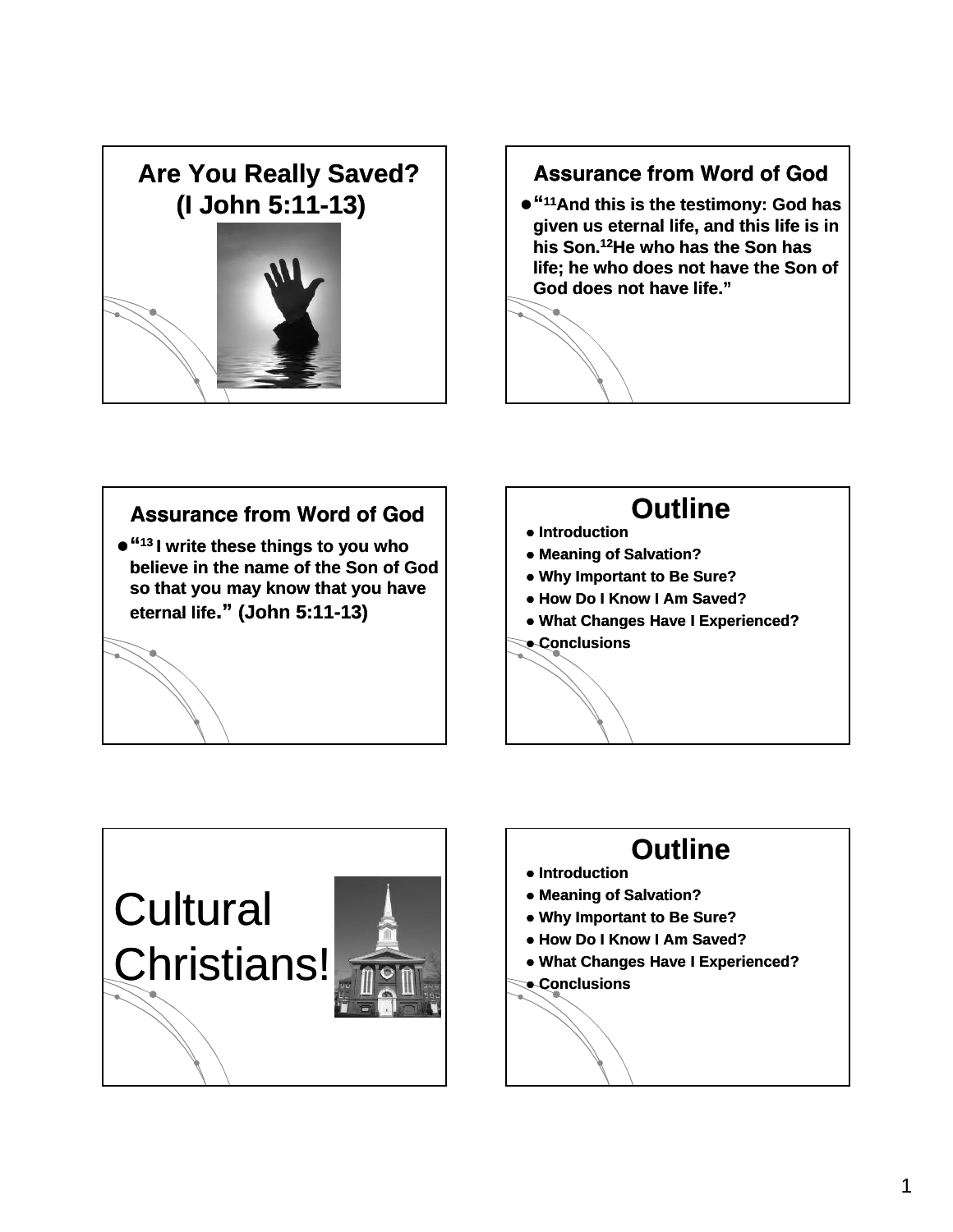# **Four Spiritual Laws**

- $\bullet$  **Believe there is God**
- **Admit your sins; repent**
- $\bullet$  **Believe Jesus is the Son of God**
- **Offer your life to Him**



## Offering Your Life to Him

z **" Then he called the crowd to him along with his disciples and said: "If anyone would come after me, he must deny himself and take up his cross and follow me." (Mark 8:34)** 



## **Outline**

- **Introduction**
- **Meaning of Salvation?**
- z **Why Important to Be Sure?**
- z **How Do I Know I Am Saved?**
- **What Changes Have I Experienced?**
- z **Conclusions**

#### **Why is it Important to be Sure that I have been Saved?**

- $\bullet$  **If not really saved, can consider now**
- $\bullet$  **If saved, move on; don't stay at the starting point**



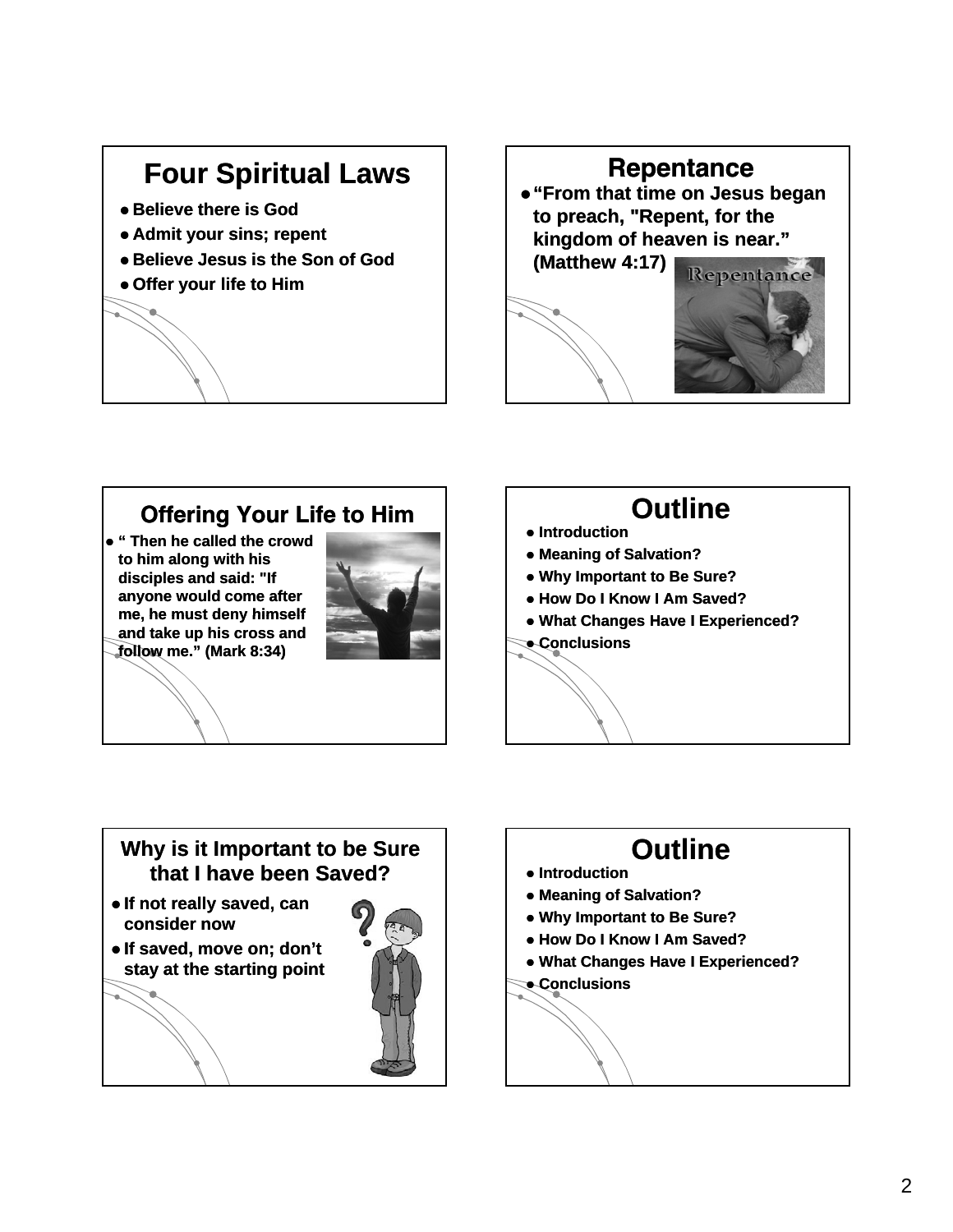# **How do I know I have been Saved?**

- z **God's word (1John 5:11 5:11-13)**
- The seal of the Holy Spirit **(Ephesians 1:13)**

### Assurance from Word of God

z**"11And this is the testimony: God has given us eternal life, and this life is in his Son.12He who has the Son has life; he who does not have the Son of God does not have life."**



**so that you may know that you have** 

**eternal life eternal life." (John 5:11 (John 5:11-13)**

Know **In Greek, two words** z*Gin sk oo* **( c eas g) Increasing)** z*Eido* **(Complete)**

#### **Assurance from the Holy Spirit**

z **"And you also were included in Christ when you heard the word of truth, the gospel of your salvation. Having believed, you were marked in**  him with a seal, the promised Holy **Spirit." (Ephesians 1:13)**